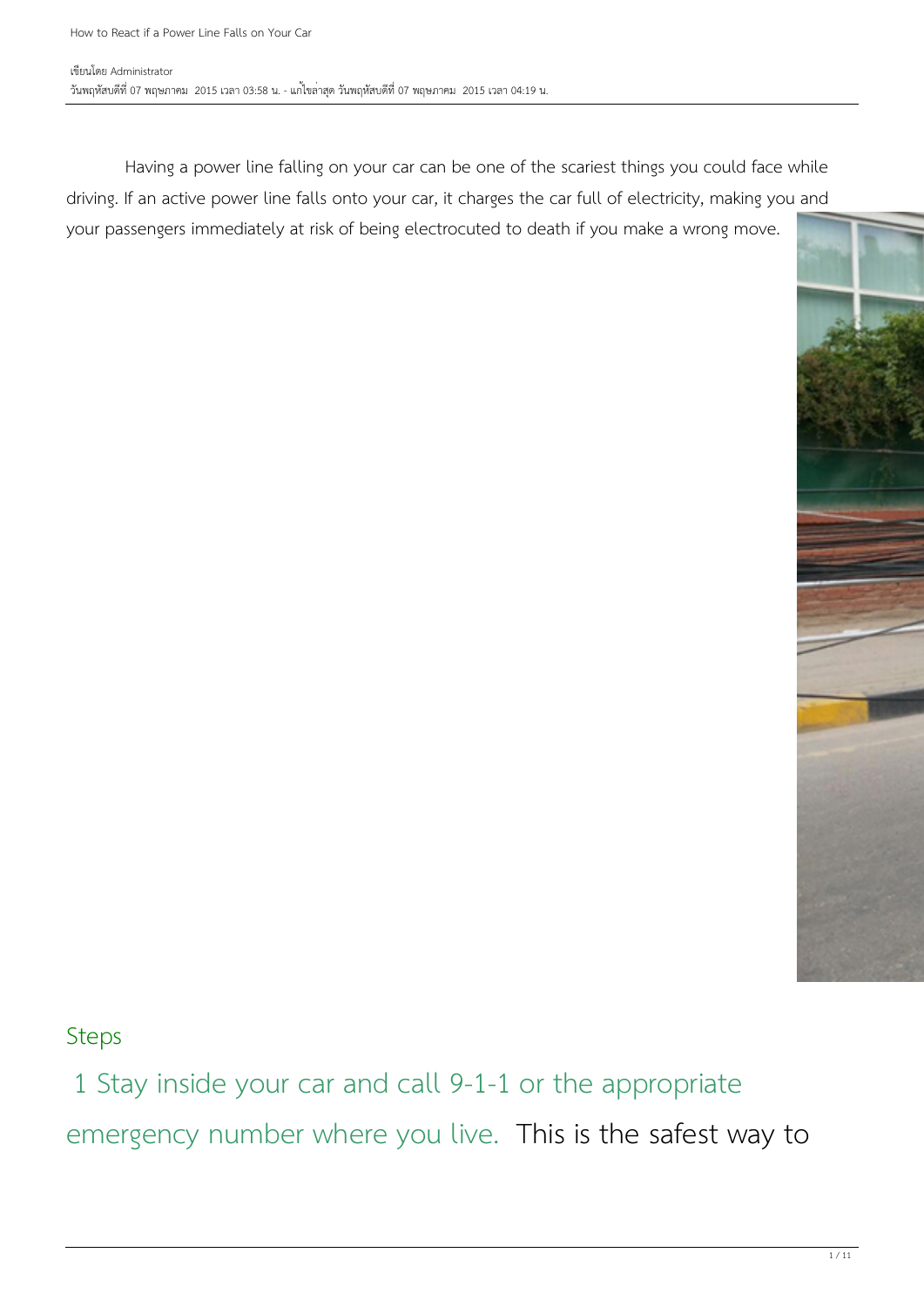react. Give the emergency dispatcher your exact location. Do not touch the windows, doors, or anything metal such as the radio. Wait for trained professionals to rescue you. Warn anyone who starts walking towards the car to stay far away.

 • The rubber tires ground the car, preventing the electricity from reaching you. If you step on the ground with another part of your body touching the car, your body acts as a bridge and electrical current will flow right through you.

2 If you absolutely must exit the car in an emergency situation (such as a fire), follow the next steps to safely leave the car.

3 Gently open the door all the way, being careful not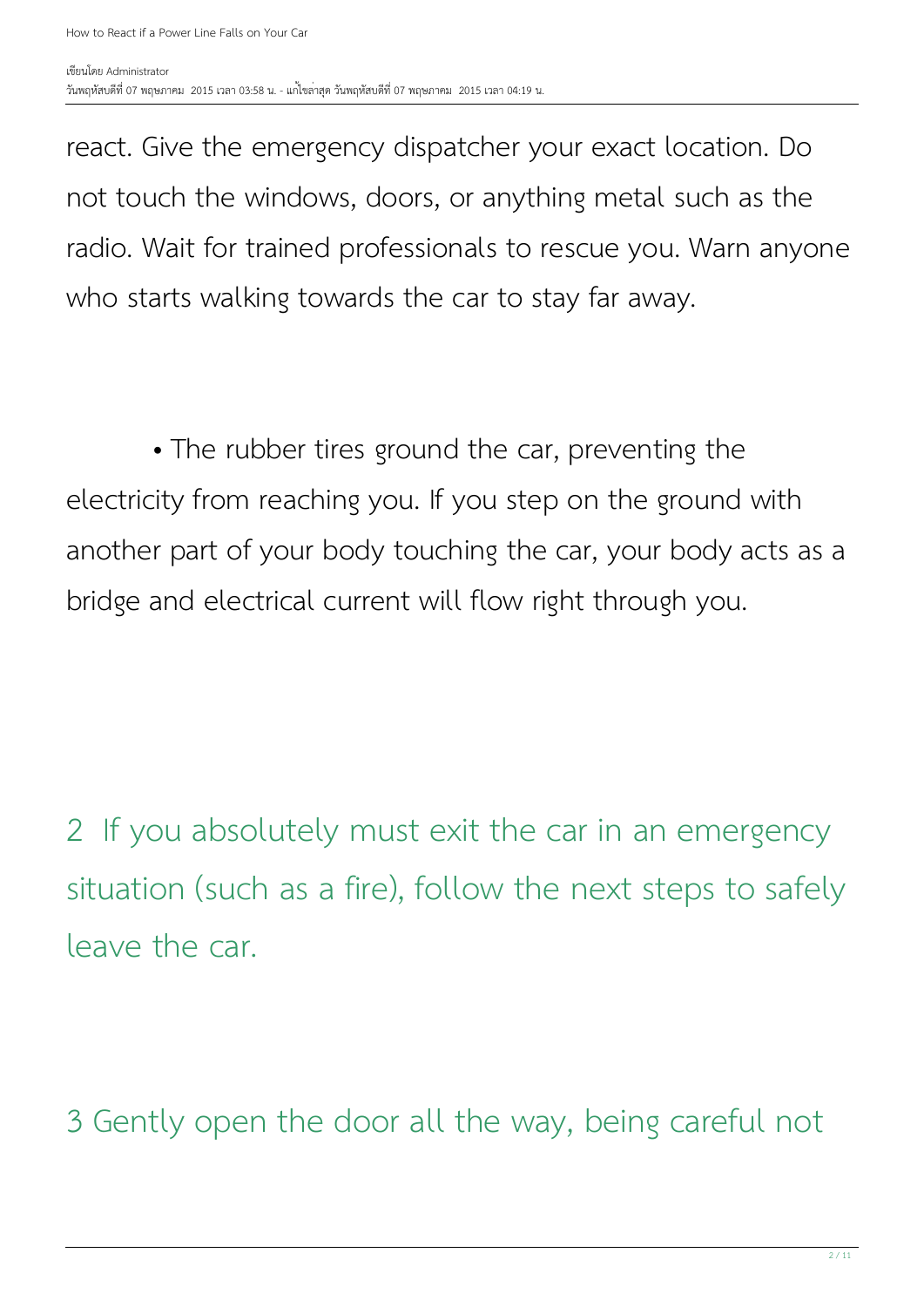### to touch anything metal.

4 Position your body so that you're facing the ground.

5 Jump off the car and land on both feet at the same time with your arms folded across your chest. Do not touch and the set of the set of the set of the set of the set of the set of the set of the set of the set of the set of the set of the set of the set of the set of the set of the set of the set of the set of the set of the y part of the car with any part of your body as you jump.

6 Shuffle your feet across the ground until you reach a safe distance away from the car. A safe distance is considered at least 10 feet (3 meters). Keep your feet 6 inches (15 cm) together.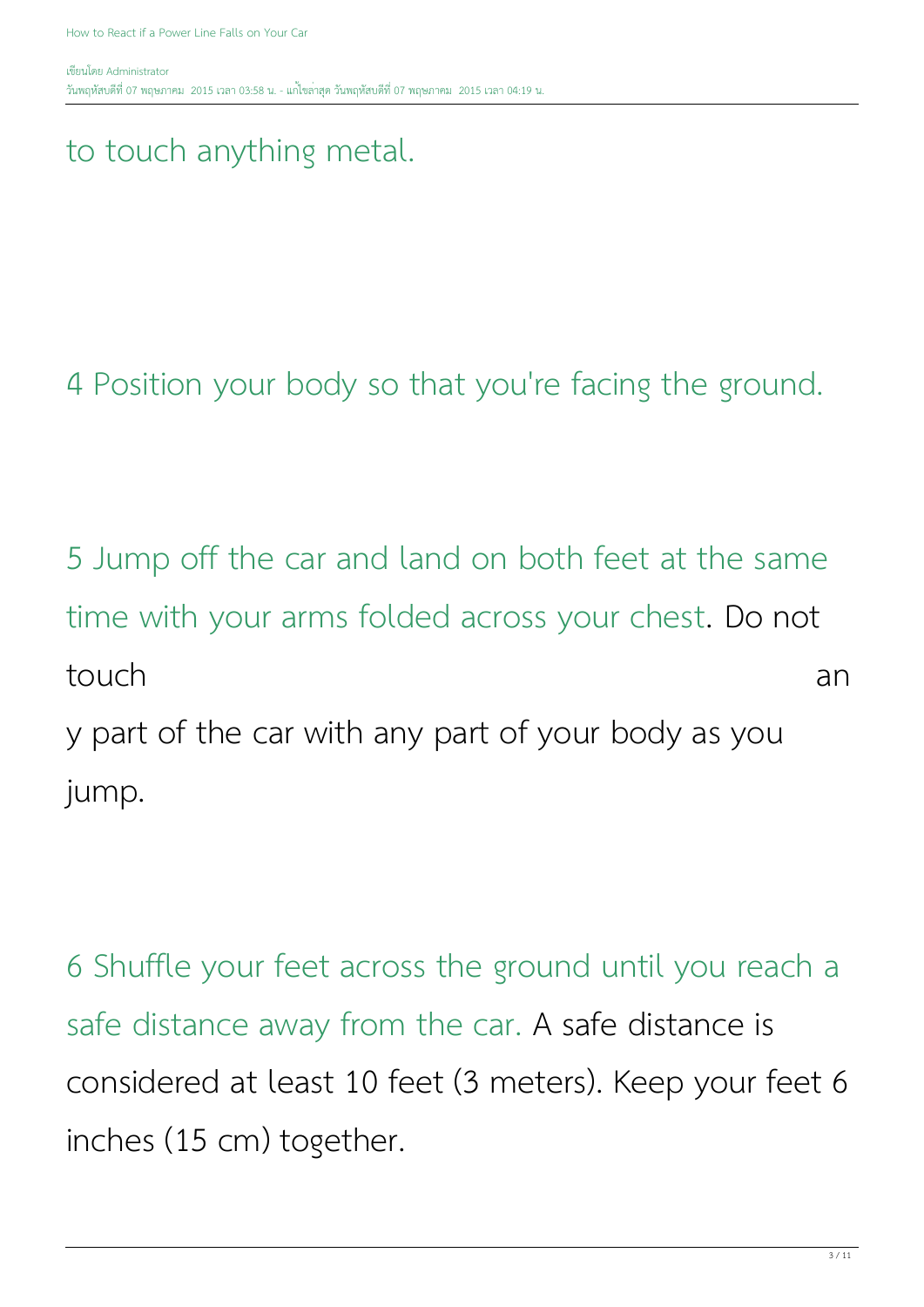• The reason you will benefit from shuffling instead of walking is to avoid "step potential." When we walk, one foot is raised up in the air while the other stays on the ground. Electrical current can arc when your lift your foot and that creates the bridge needed for the current to pass through your body.

7 Stay away from the car and wait for help to arrive.

### Tips

• Throw a rubber car mat about 3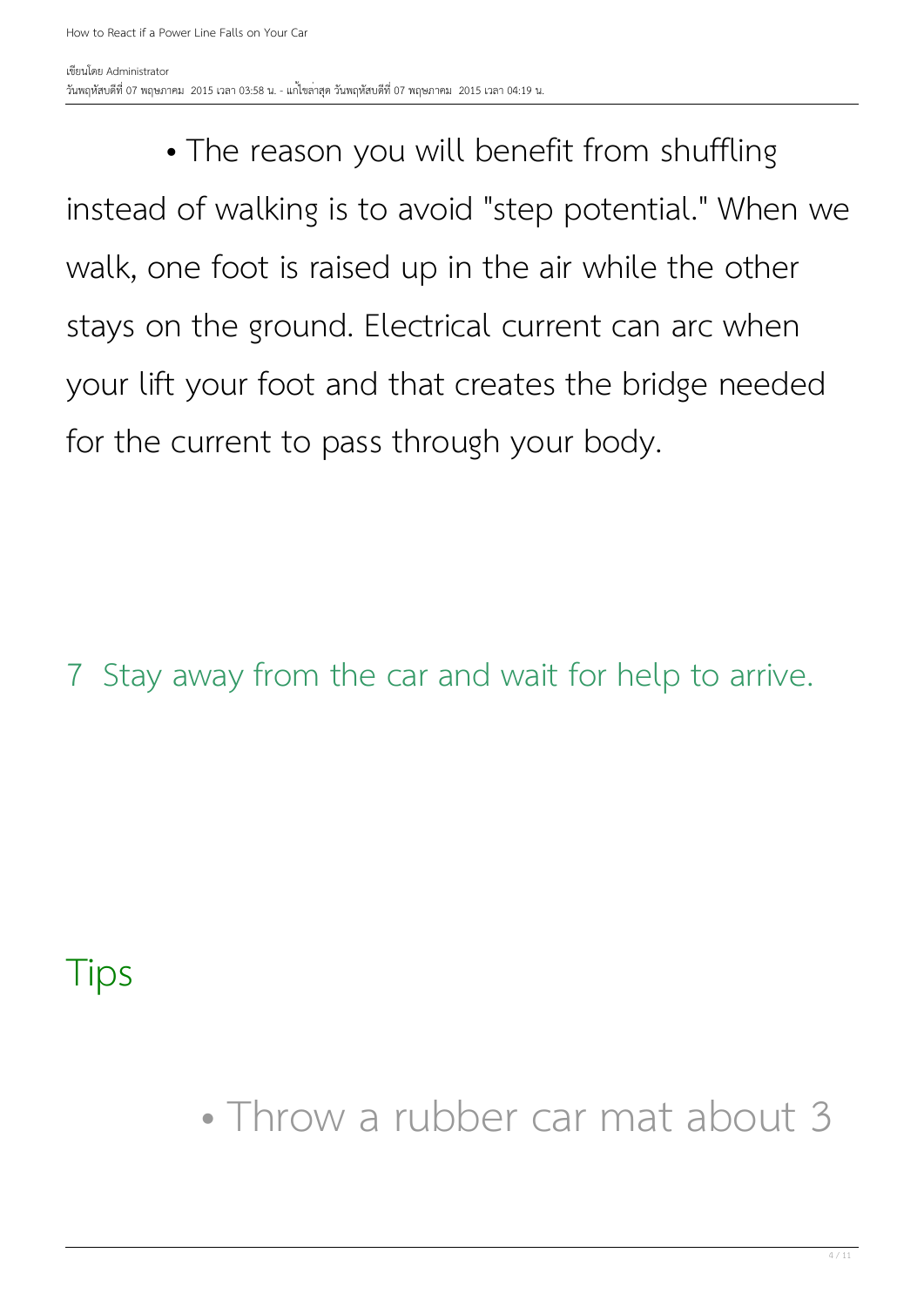### feet (about 1 meter) away from the car. When you jump, aim to land on the mat. The rubber material will act as an insulator as well and will keep you safe.

### • Use your horn to alert other people.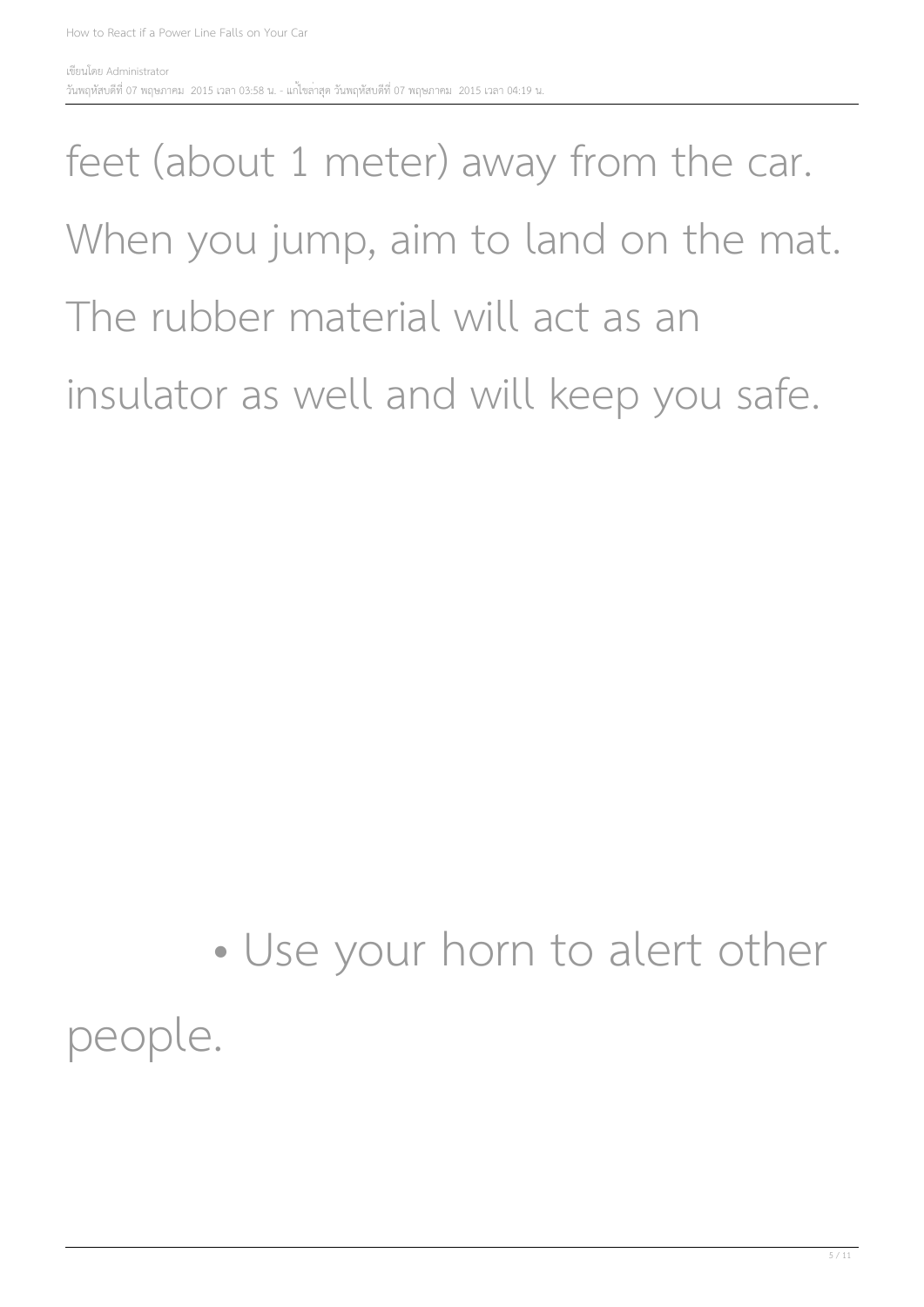• Your car could be pushed in the rear bumper by another car to attempt to remove the power lines and get your car away. Convince a passer-by to do it, or if you happen to see an abandoned car when you're out, do it yourself. Don't commit a crime like carjacking or breaking into a car, though!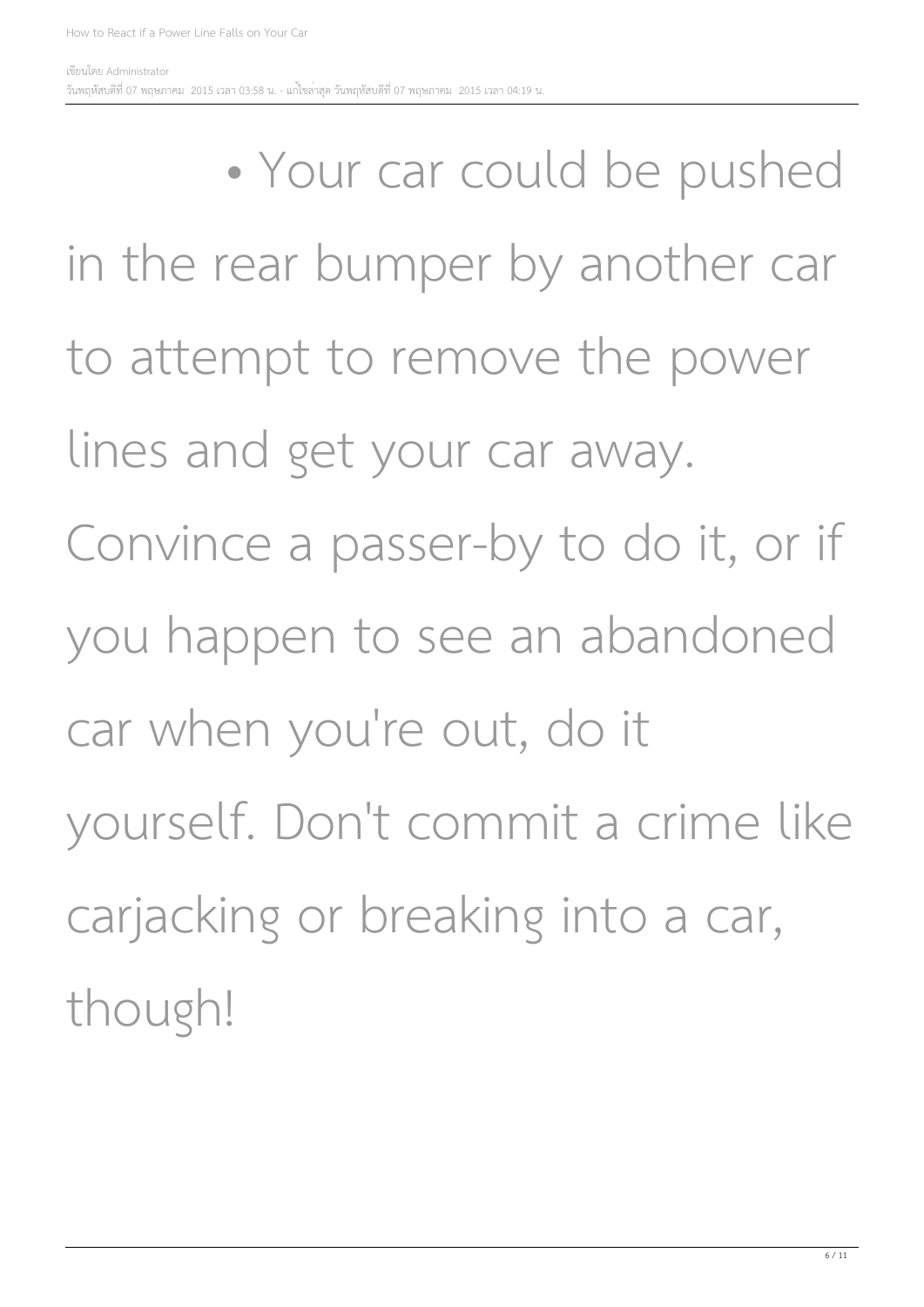#### เขียนโดย Administrator

วันพฤหัสบดีที่ 07 พฤษภาคม 2015 เวลา 03:58 น. - แก้ไขล่าสุด วันพฤหัสบดีที่ 07 พฤษภาคม 2015 เวลา 04:19 น.



### Warnings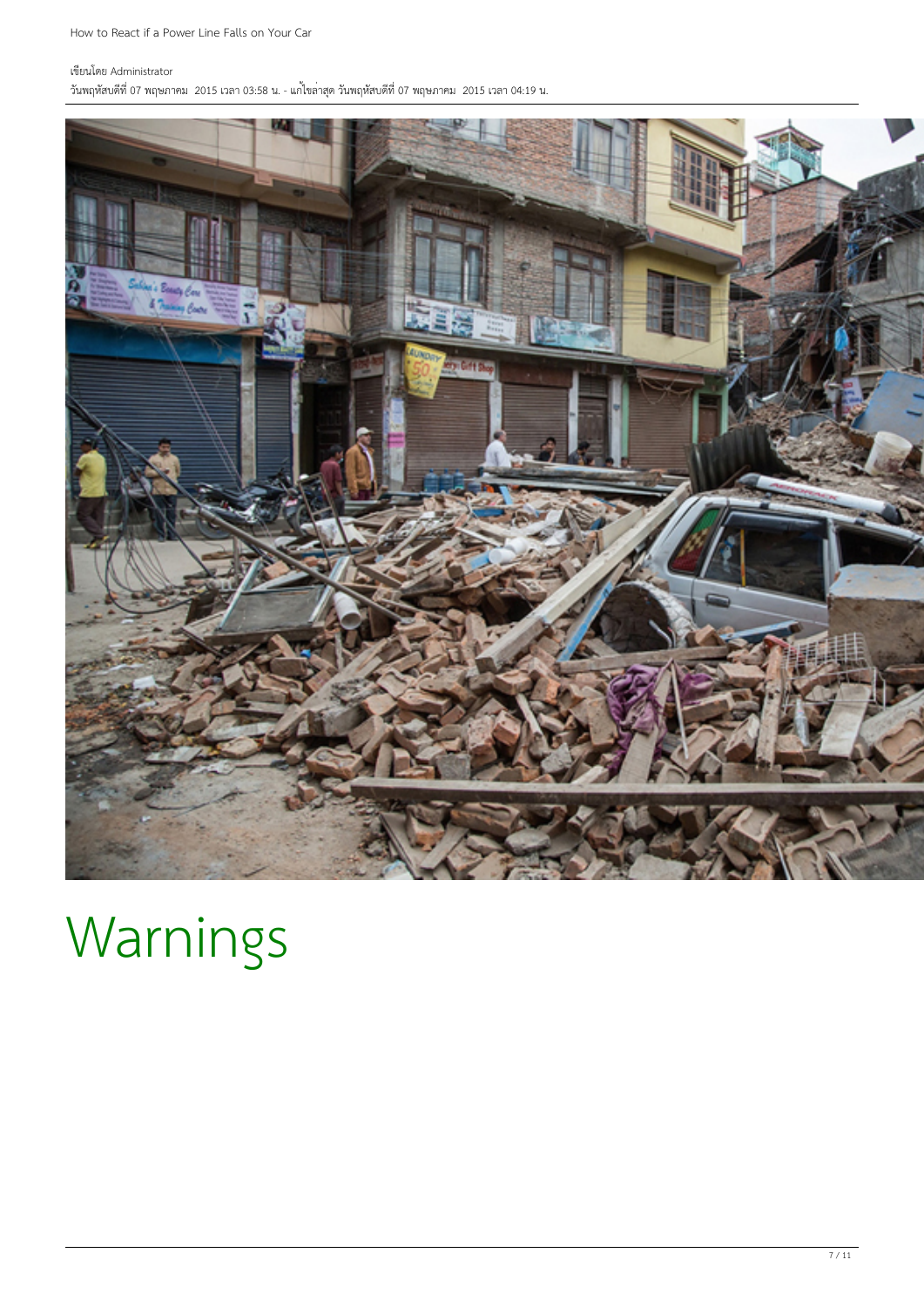• Earthquakes can weaken poles and cause power lines to fall on your car. If caught in an earthquake, avoid parking your car near power lines. Also, take caution when driving in the aftermath.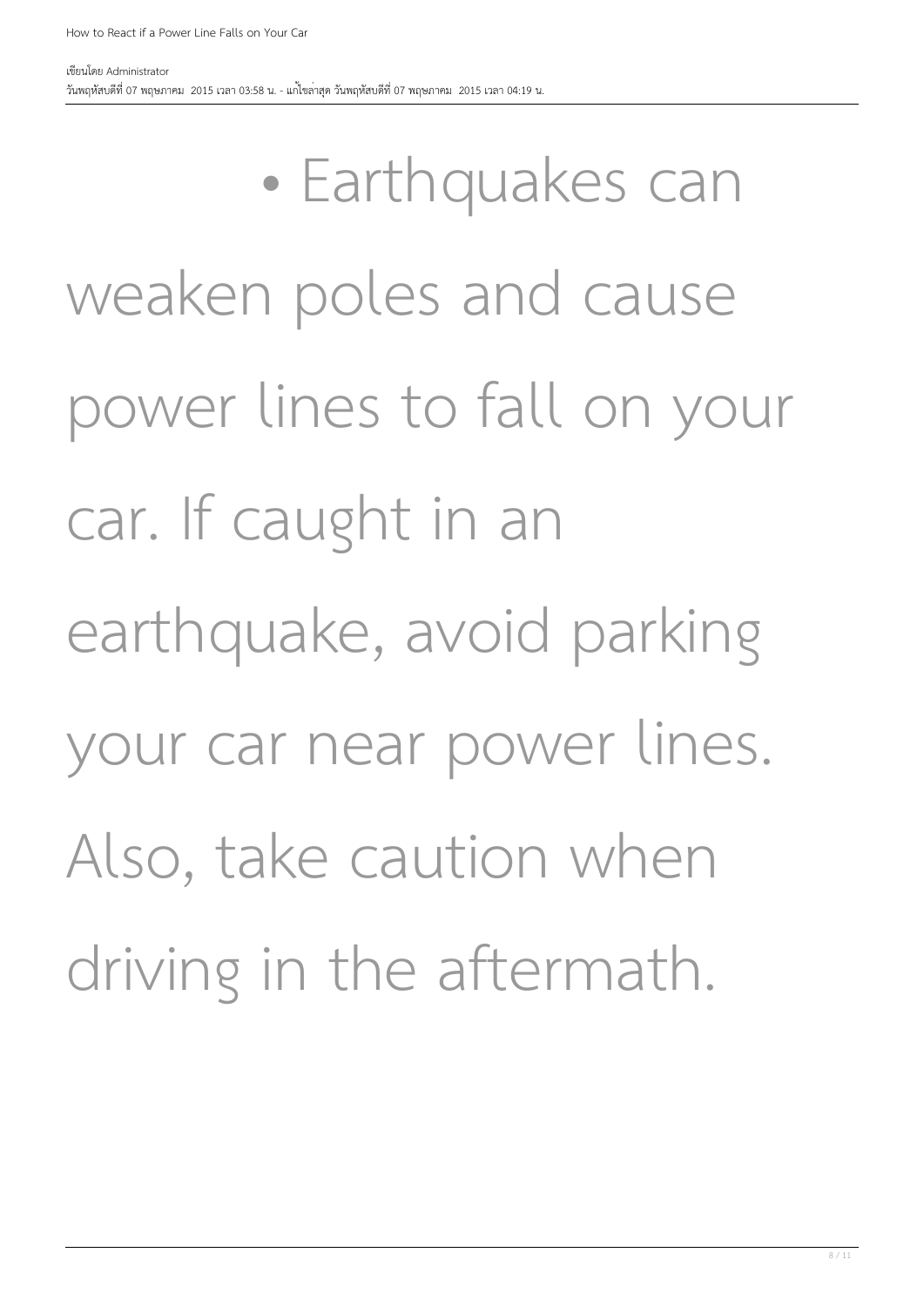• Having power lines on your car is an extremely dangerous life-or-death situation. Therefore, this must be emphasized: Do not make simultaneous contact with the car and ground as you exit the vehicle.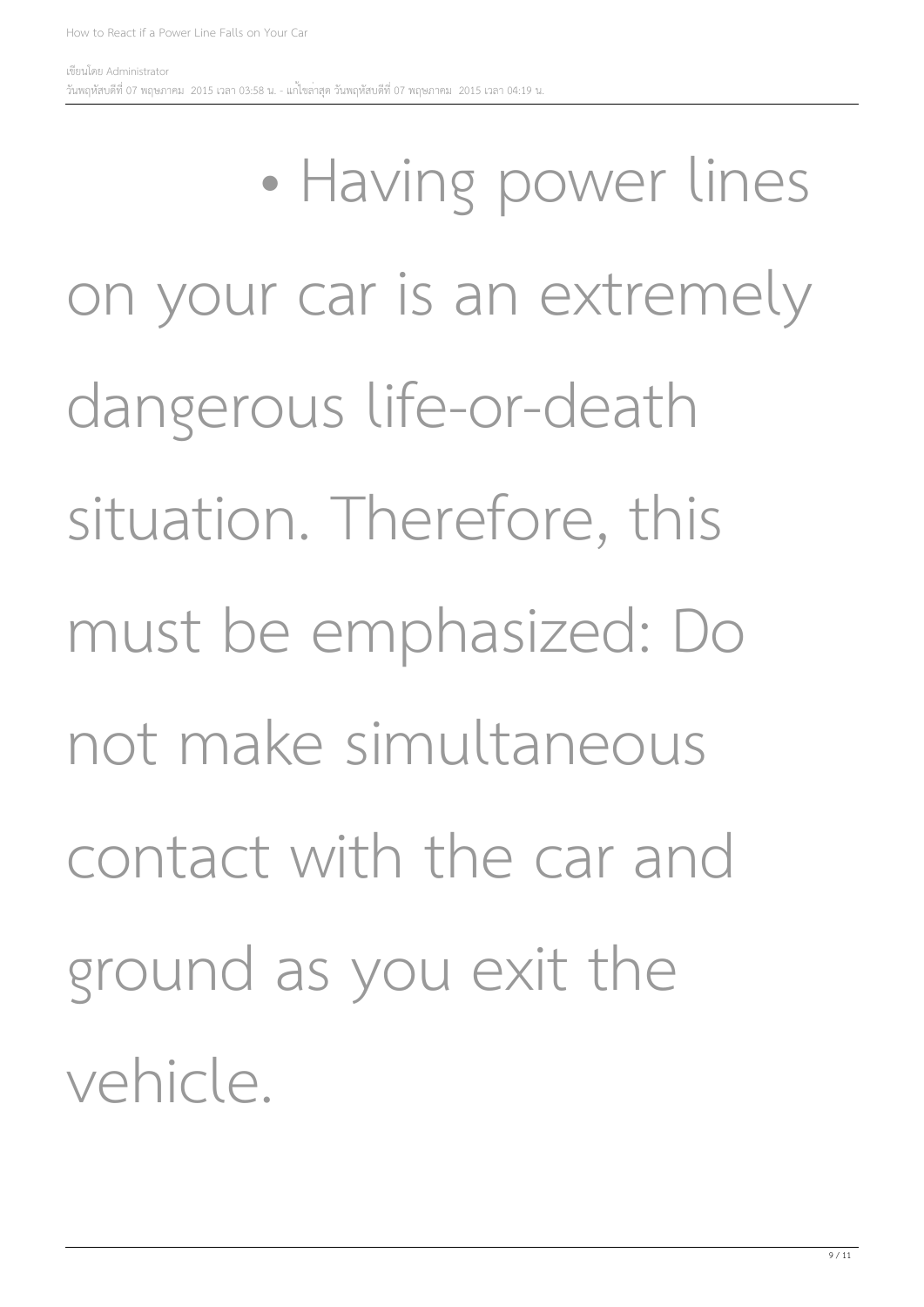## Source from website -->

# http://www.wikihow.com/